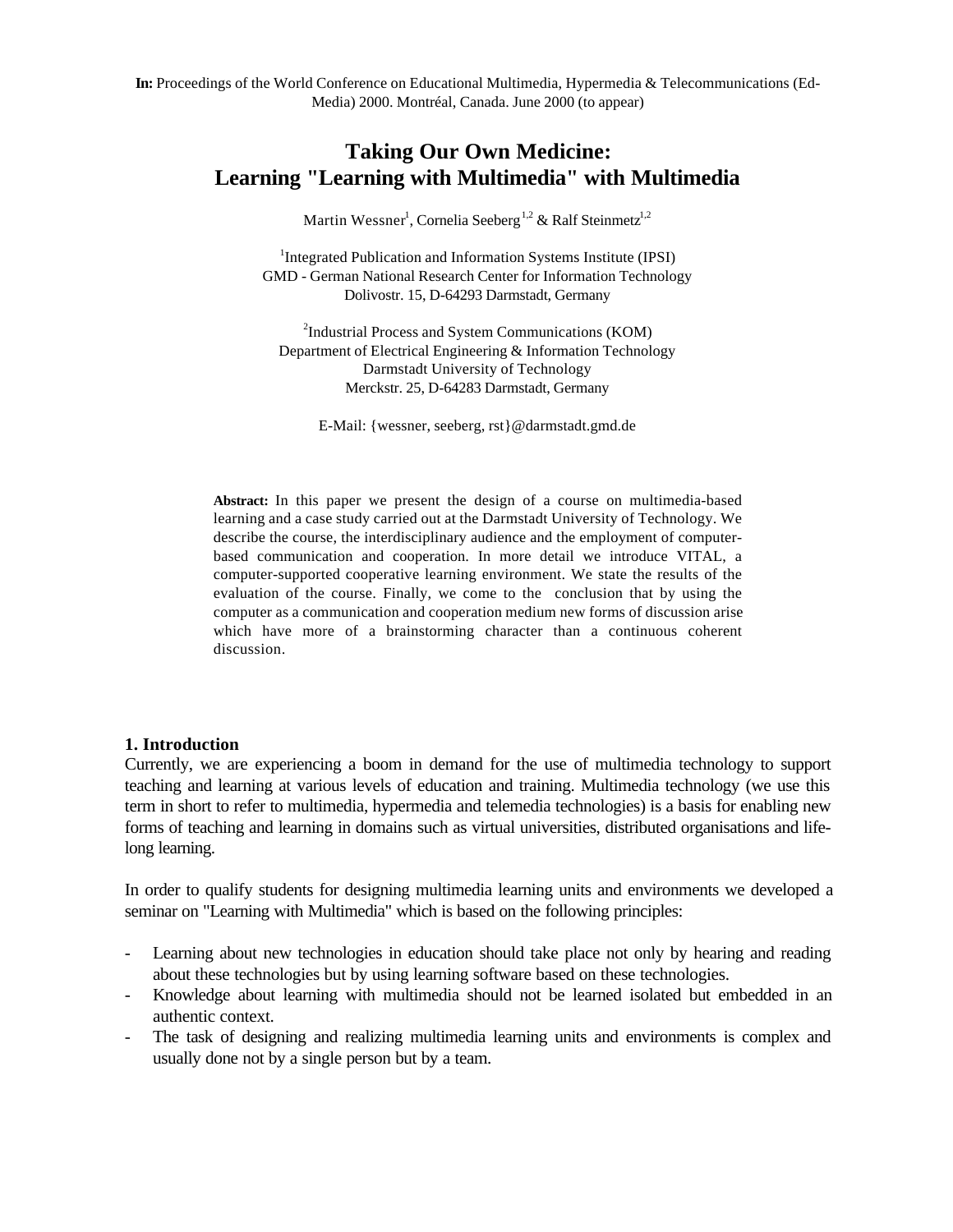These teams should consist of experts of various disciplines, e.g. computer science, pedagogy, and media design.

The course on "Learning with Multimedia" addresses these principles:

- The course includes lectures about educational technology as well as hands-on learning experiences.
- The learning software is used to learn about the content of the course "Learning with Multimedia"
- During a larger part of the course the students work in small groups (2-5 members) on the task of designing a lesson about a specific subtopic of "Learning with Multimedia".
- Students participating in the course should have a background in a related discipline, such as pedagogy, computer science, psychology, or media design.
- In addition, seminar tutors should (re)present multiple perspectives on the topic, in order to foster interdisciplinary work in the teams.

In sum, our goal was to create a harmony between the content of the course and the methods used to deliver it. The ideal course should provide hands-on learning experiences punctuated with short demonstration and discussion sessions. At the end of the course, participants should be able to judge and design multimedia-based instruction.

The remainder of this paper is structured as follows: In the next section we describe the course "Learning with Multimedia". Then we sketch the virtual learning environment VITAL and the ways we used VITAL during the course. In section four we present some results of our evaluation based on interviews and questionnaires.

### **2. Course Description**

The seminar took place in the summer term of 1999 at the Darmstadt University of Technology, Germany, lasting three months and taking two hours per week. The aim of the course is to learn about and discuss the basics of multimedia-based learning. The students are supposed to actively contribute to the seminar. The curriculum comprises the topics of learning with multimedia, web-based learning systems, tele-teaching, computer-supported cooperative learning, learning processes supported by computers, and new forms of teaching and learning. For this specific course the audience consisted of 15 students, ten with a more technical background (computer science and electrical engineering) and five with a pedagogical background. The lecturers of this course were also interdisciplinary: one with both a computer science and a pedagogical degree and one with a degree in Mathematics and Linguistics. The intention of the lecturers of this course was to teach the topics not only in a theoretical way but to give the students real experiences with these programs etc. The seminar was supposed to integrate the content with the way in which it was taught.

The students were divided into five interdisciplinary teams of three students each. Three of the teams included pedagogic students. These teams had two tasks: They each had to develop a lesson about one of the following topics:

- Hypertext learning system
- Cooperative learning methods
- Characteristics of geographically distributed learning
- Communication in CSCW (computer-supported cooperative work) / CSCL (computer-supported cooperative learning) systems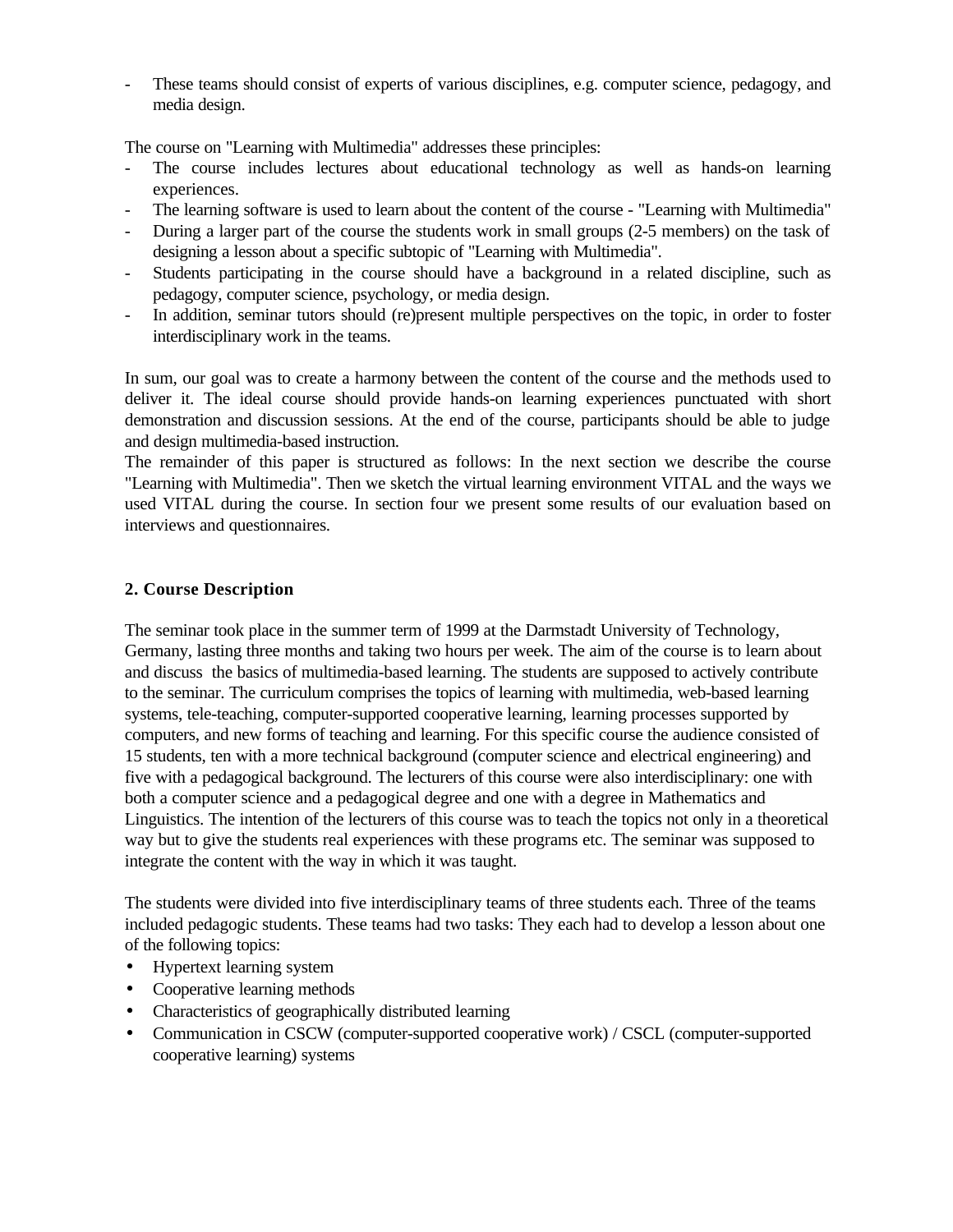- Comparison of commercially available CD-ROM learning systems for Mathematics in elementary school
- Visualization with interactive simulations

The second task was to generate these lessons with computers and to present them as a computer program. To support communication and cooperation both within the teams and within the whole group the students were asked to use the virtual learning environment VITAL which is described below in detail.

(The lecturers were aware of the self referencing: A seminar about multimedia-based learning were the students are supposed to work in a multimedia-based way on producing lessons about multimediabased learning.)

The course started with four group sessions. The students were given an overview about the technical and pedagogical problems concerning multimedia-based learning, and an introduction to the VITAL system. This period was followed by three weeks of team work. During this time, VITAL served as a blackboard for announcements and references to literature. The students were invited to come to the course room and, if needed, seek for advice from the lecturers, but had to find their own way of working within the groups. After this period, the intermediary results of each team were presented to the other groups. Here, problems concerning information retrieval, using VITAL, finding a common language between the disciplines, selecting the suitable sections to present in a lesson etc. were discussed. After another week of team-work the final presentations were made.

During the period of working in a team, the students had diverse possibilities to communicate. They could meet face-to-face either with or without a lecturer, they could telephone, email, use the chat tool of VITAL, or employ the learning repository provided also by VITAL. Some of the groups communicated nearly exclusively via the computer environment, and some groups used more the traditional means including email.

Also the final presentations were performed differently by the various groups. One team, having used exclusively VITAL all the time, used also VITAL as a presentation tool. Others did not use a computer for the presentation at all. The team preparing the lesson about learning with hypertext presented their results as hypertext. The discussion about this took place as an asynchronous session within VITAL. For ten days this hypertext system was part of the World Wide Web and each student had to read it and had to take part of the on-line discussion.

## **3. The Virtual Learning Environment VITAL**

The course design included the provision of rich opportunities for the students and the lecturers to communicate and cooperate during the course. In addition to standard communication means such as phone, email and the world-wide web, we used the virtual cooperative learning environment VITAL (for Virtual Teaching And Learning) developed at GMD-IPSI (Pfister et al. 1998). VITAL aims to support small and medium sized teams of adult learners. Its main objective is to enable users to learn about a large range of topics (i.e., VITAL is domain-independent) by providing a virtual environment and a set of tools that are intuitive to use and conducive to the coordination, communication and cooperation processes that are typical for learning.

In VITAL, all users work with *cooperative hypermedia documents*. They can view documents and create new ones of arbitrary complexity by means of introducing new links. Users live in so-called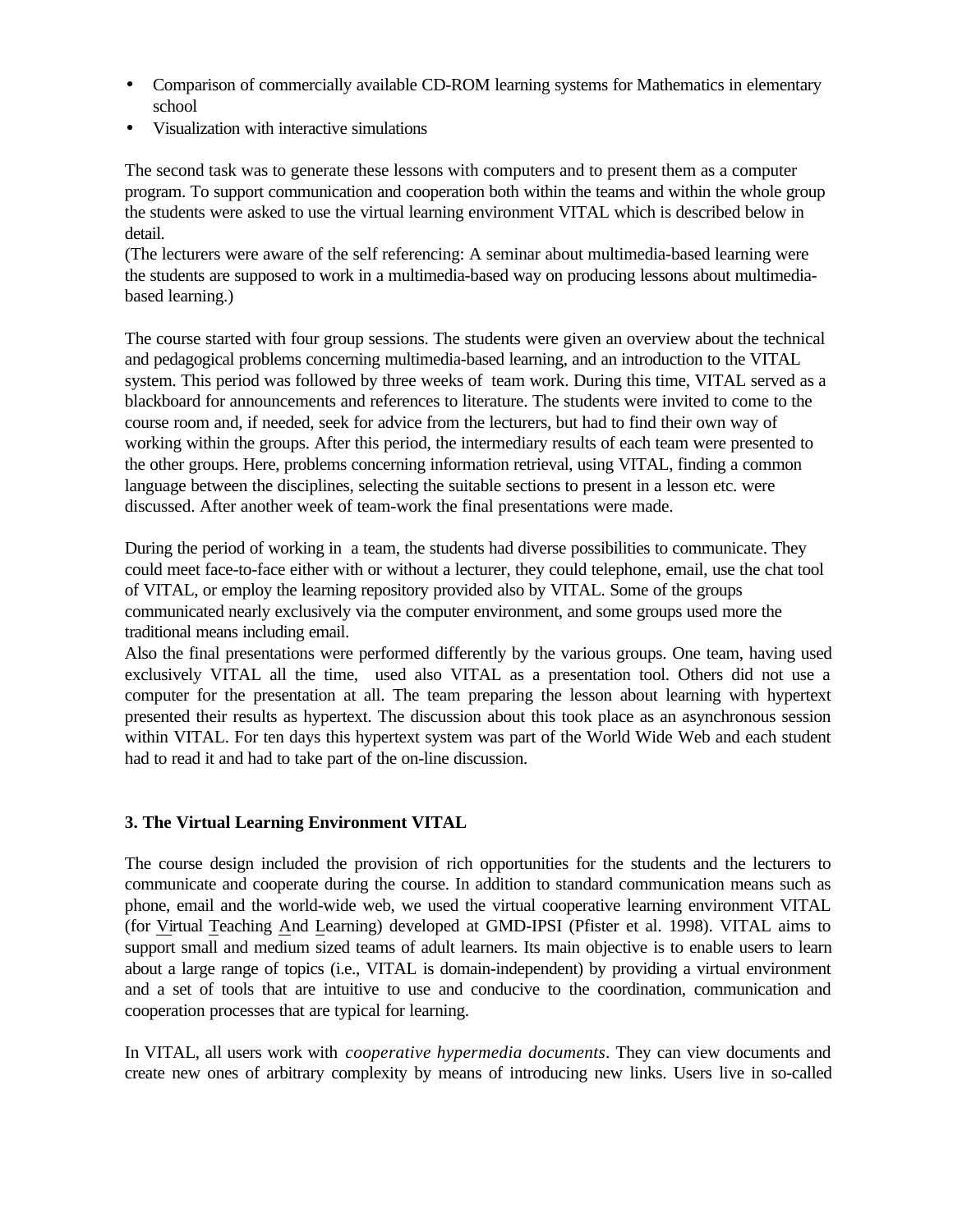*virtual rooms*, which make up the *learning world*. Virtual rooms provide a metaphor that serves the purpose of supporting orientation and group-awareness in the learning environment. Users who occupy the same room have the same view on the presented material, they are aware of each other, can communicate with each other, and they are able to cooperatively manipulate documents. Virtual rooms are especially useful for providing smooth transitions between synchronous and asynchronous modes of learning, since persons in the same room have full group-awareness for synchronous work, but objects (texts, pictures, etc.) remain persistent in a room for later asynchronous work. Figure 1 shows some major components and functions of VITAL.



Figure 1: A VITAL auditorium window, a chat window, and the world browser

As can be seen in Figure 1, most of a virtual room consists of a shared whiteboard, where users can cooperatively view and create hypermedia documents. Group-awareness is supported by showing images of all persons currently in a room, and by using personalized telepointers. Synchronous communication is performed via a chat-tool, or by an audio connection. (The latter was not used in the case study because of technological constraints). Asynchronous communication is performed either by sending emails or by leaving text-messages on the shared whiteboard.

VITAL provides three types of virtual rooms: (i*) private homes* for individual study, (ii) *group rooms* for discussion and self-organized cooperative learning, (iii) *auditoriums* for presentation and teacherguided learning. In an auditorium, two roles are distinguished, that of a learner and that of a trainer. The trainer controls the learners' access to the material presented as well as to the cooperation tools.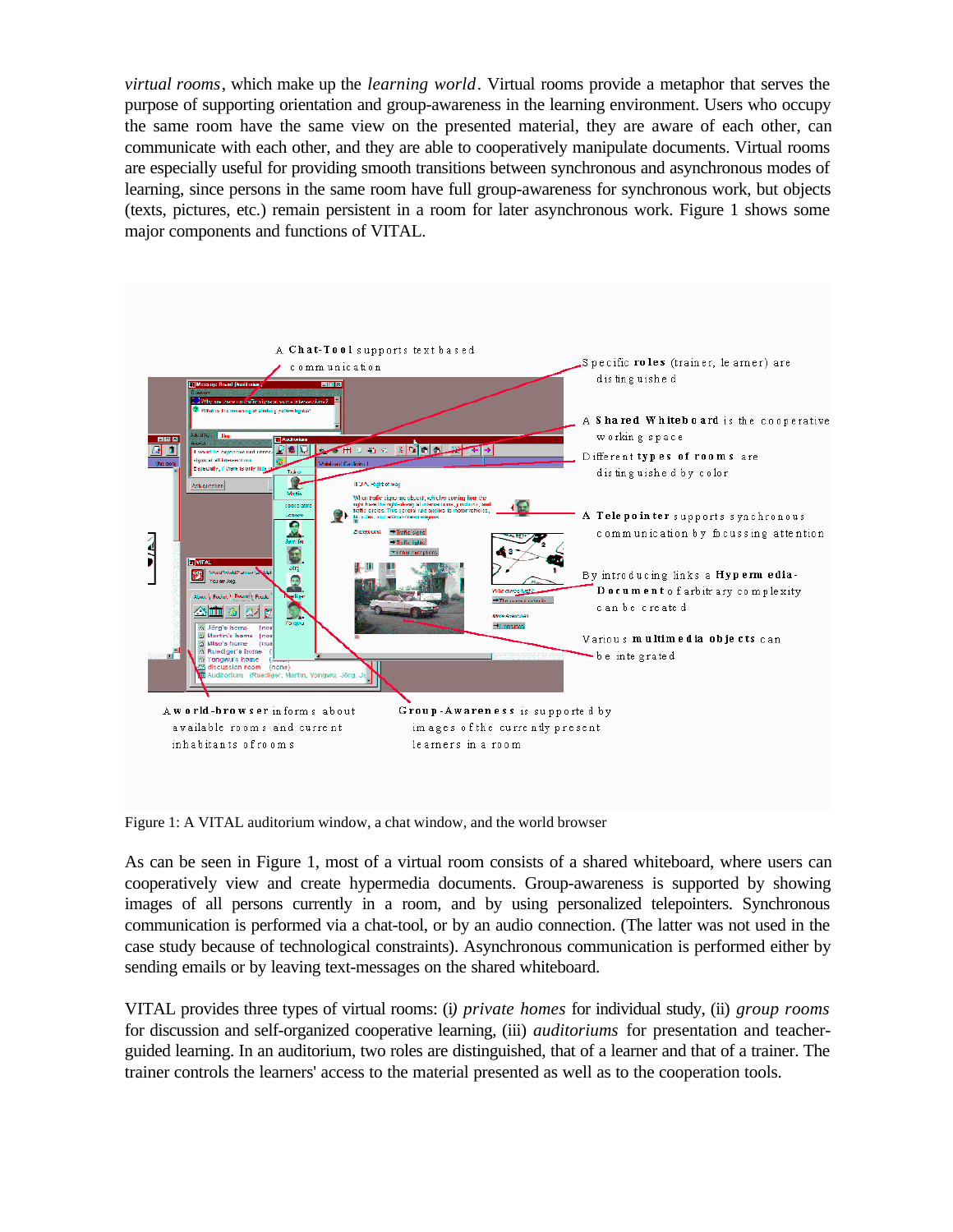In the remainder we focus on the following three usage scenarios of VITAL in the course:

• Synchronous distributed group work:

Students meet in virtual group rooms and communicate via the VITAL chat tool. The chat tool provides only text-based communication. In addition learners can refer to material on the shared whiteboard in the virtual room. The room also provides awareness of the other inhabitants of the room by the way of small pictures for each learner (see Figure 1).

- Asynchronous presentational discussion: The students use the learning environment for discussion by sticking their contribution at an arbitrary position on the whiteboard in the virtual group room used for the discussion. Technically students add a link to another hypermedia page. This link can be labeled to express the core idea of the contribution. The referred hypermedia page can contain information in various formats such as text, pictures, and tables.
- Learning repository:

In this scenario VITAL is used as a persistent storage of arbitrary information. Thus, teams can deposit (intermediary) results for their colleagues or the tutors in their group room, the tutors can announce up-to-date information, provide references to the literature, e.g., in an auditorium, and monitor the progress of the group.

### **4. Evaluation**

The evaluation of the course consisted of student interviews at the beginning and at the end of the course, and questionnaires in the middle of and at the end of the course.

An initial interview about their motivation to select this course discovered two main reasons for course selection:

The reason which was given by most of the participants was the interdisciplinary character of the seminar. The participants were curious about learning and working with students from another academic background. The second-most common reason was their interest in learning more about the topic of computers and learning.

In the middle and at the end of the course questionnaires were used to gather data from the students. The questionnaire consisted of 14 questions concerning the individual work and the team-work, the usage and usefulness of the communication and cooperation tools as well as of the tools for the realization of the team projects. Another set of questions addressed the satisfaction of the students with their group, the course, and the results of the individual work and the team-work. Due to the small sample size, all quantitative results should be taken as purely descriptive information (no statistical test were performed). Selected results are presented in Figure 2.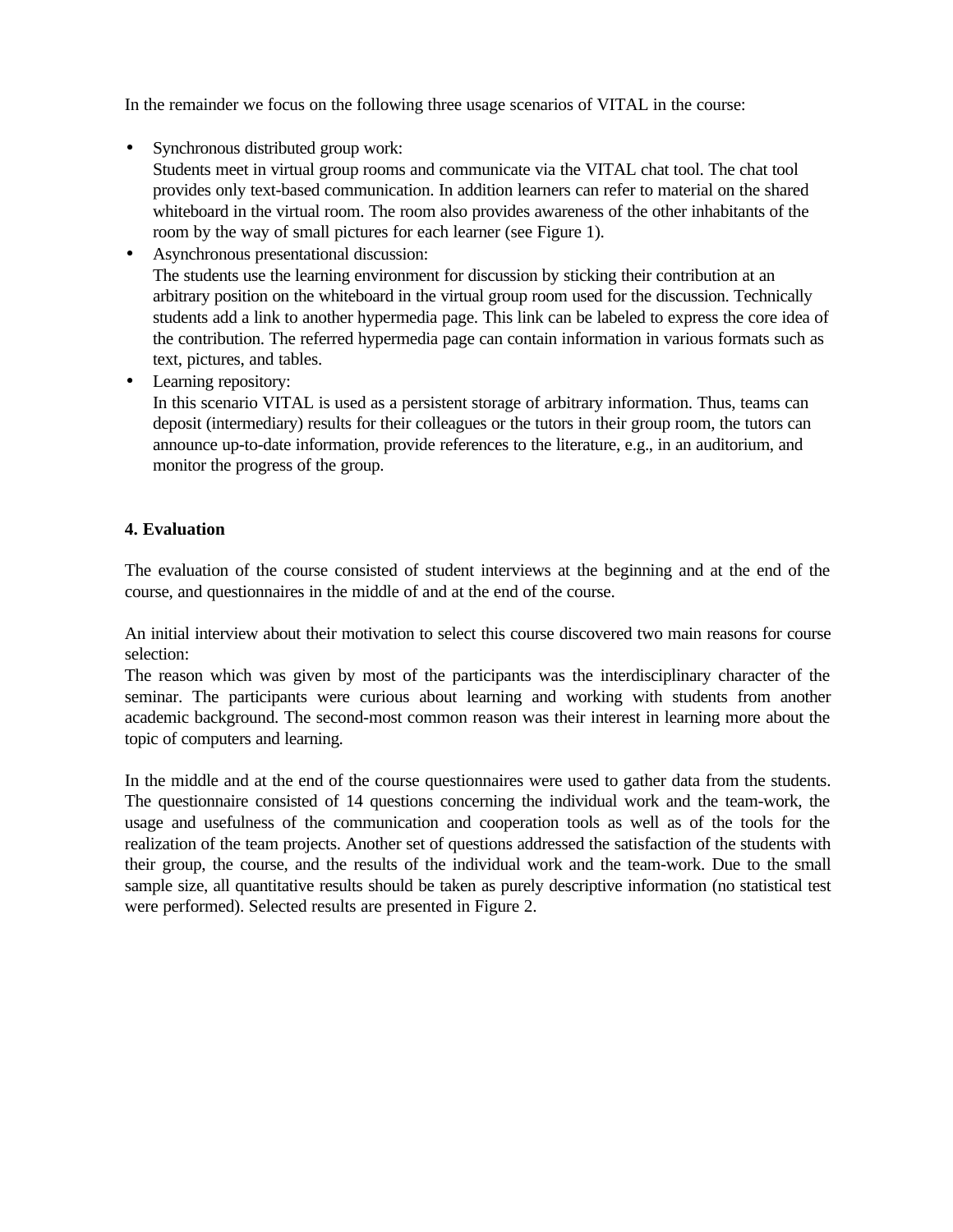

*Figure 2: Selected questionnaire results*

The general acceptance of the course, the groups and the results was rated as fairly high. With respect to the usage of the tools, results are more mixed. Though students generally had a positive attitude towards the tools a few students had serious technical problems.

In addition to the quantitative questionnaire interviews with the students were conducted. The issues can be grouped in the following way:

- The interdisciplinary constitution of both the complete group and the teams provided some difficulties but very positively effected the methods and the results of the team-work and the course as a whole.
- The sequence and the proportion of sessions with the whole group and periods of team-work was perceived differently by various students. A trade-off between the depth and quality of team-work and of the work in the course with the whole group was detected.
- The computer-supported communication and cooperation was different from earlier experiences of the students.

In the following, we concentrate on the last issue:

The students described their experiences with the computer-based communication and cooperation during the phases of team working. Three kinds of such a communication were used:

- Synchronous distributed group work: Two groups never used this possibility. One team used it quite a lot for social chat but not for issues concerning the course. Two groups communicated via the chat tool occasionally. Both complained that it is laborious not only to type everything instead of just speaking, but to have to make explicit that which in a face-to-face discussion is expressed by mime or gestures. There was also a problem of sequencing since there were three students in each team and it was not always clear who answered whom. Nevertheless, the students judged this kind of communication of high value, when used for organizational matters.
- Asynchronous presentational discussion: Many of the students were disappointed by the standard of the discussion. Whereas they liked the fact that each student and both of the two lecturers